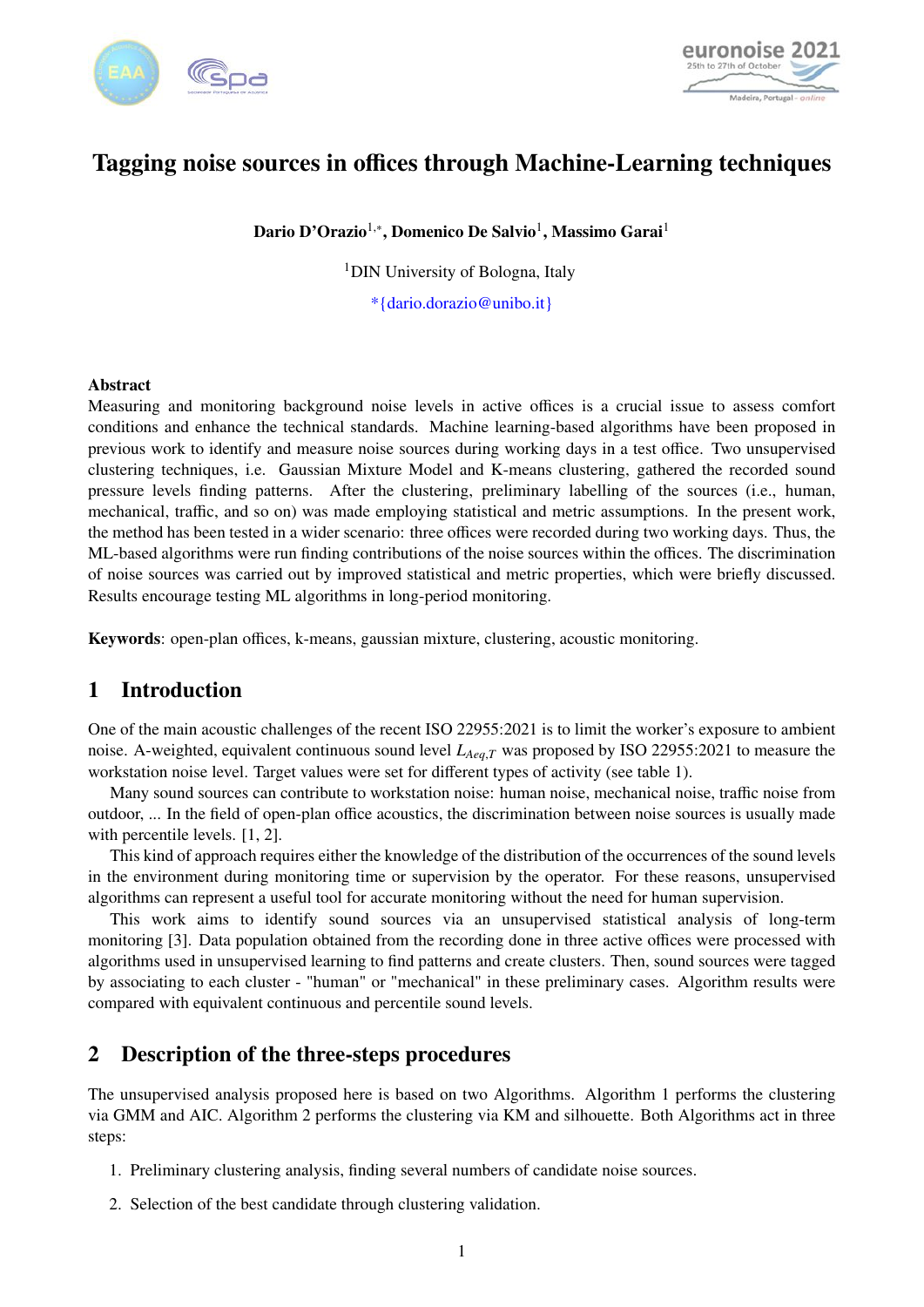<span id="page-1-0"></span>Table 1: Workstation noise level *L*<sub>Aeq,*T*</sub> assumed for different types of activity, according to **ISO** 22955:2021.

| ACTIVILIES III Its OWN Space                                                        |                     |
|-------------------------------------------------------------------------------------|---------------------|
| Activity                                                                            | Target values (dBA) |
| Activity mainly focusing on outside of the room communication                       | 55                  |
| Activity mainly based on collaboration between people at the<br>nearest workstation | 52                  |
| Activity mainly based on a small amount of collaborative work                       | 48                  |
| Activity can involve receiving public                                               | 55                  |
| Activities within the same space                                                    |                     |
| Receiver space type                                                                 | Target values (dBA) |

Informal meetings (open plan) 48 Outside of the room communication (phone) 48 Collaborative 45 Noncollaborative 42 Focussed phone 42 Focussed individual work 40

Activities in its own space

3. Final clustering analysis and association of each cluster to a noise contribute based on statistical (Algorithm 1) or temporal (Algorithm 2) conditions.

In Algorithm 1, the first step performs the clustering via GMM. The procedure has been repeated with a variable number of clusters  $k = 1, ..., 10$ . The EM algorithm returns the mean  $\mu_k$ , the standard deviation  $\sigma_k$ , and the mixing proportions  $\pi_k$  of each Gaussian curve (see eqs. [1](#page-2-0) and [2\)](#page-3-0). In order to achieve meaningful results, the EM algorithm is initialized by means of the components, the covariance matrices, and the mixing proportions. An option has been set in order to replicate the algorithm several times starting from different points, then the maximum likelihood is fitted. A covariance matrix of diagonal type is set, whereas the mixing proportions are used with default parameters, which means that the initial values are uniform. In the second step of Algorithm 1, the optimal number of clusters is investigated through the AIC calculation according to equation [5.](#page-4-0) The goodness of fit is rewarded through the likelihood function and, at the same time, the model is penalized if it exceeds in complexity. The number k corresponding to the elbow of the curve is used to perform again the GMM with the optimal number of clusters. Then, the association among numerical and real sources existing within the office is made. Since in the dataset used in the present study the traffic noise is negligible, in the third step of Algorithm 1 the way to discern the type of source was statistical. The standard deviation is used as the parameter to distinguish the nature of the source, either mechanical or human. It is expected that a low s.d. belongs to the mechanical sources, whereas a high s.d. to human activity.

Instead, Algorithm 2 is based on KM and silhouette. The K-means clustering was set using the square Euclidean distance as the metric to be minimized within the cluster  $c_k$  and all over the  $k$  clusters (see eqs. [3](#page-3-1)) and [4\)](#page-4-1). Then, as seen above for GMM, a specific option to replicate the algorithm starting from different points was set to avoid the use of the same centroids in the iterations. Also, Algorithm 2 was repeated with a variable number of clusters  $k = 2, ..., 10$ . Then, the silhouette method was used to choose the best model among candidates. The mean values of the silhouettes of each cluster provide a metric to evaluate the clustering goodness. Thus, the clustering validity is rated finding the highest silhouette coefficient SC (equation [9\)](#page-5-0) among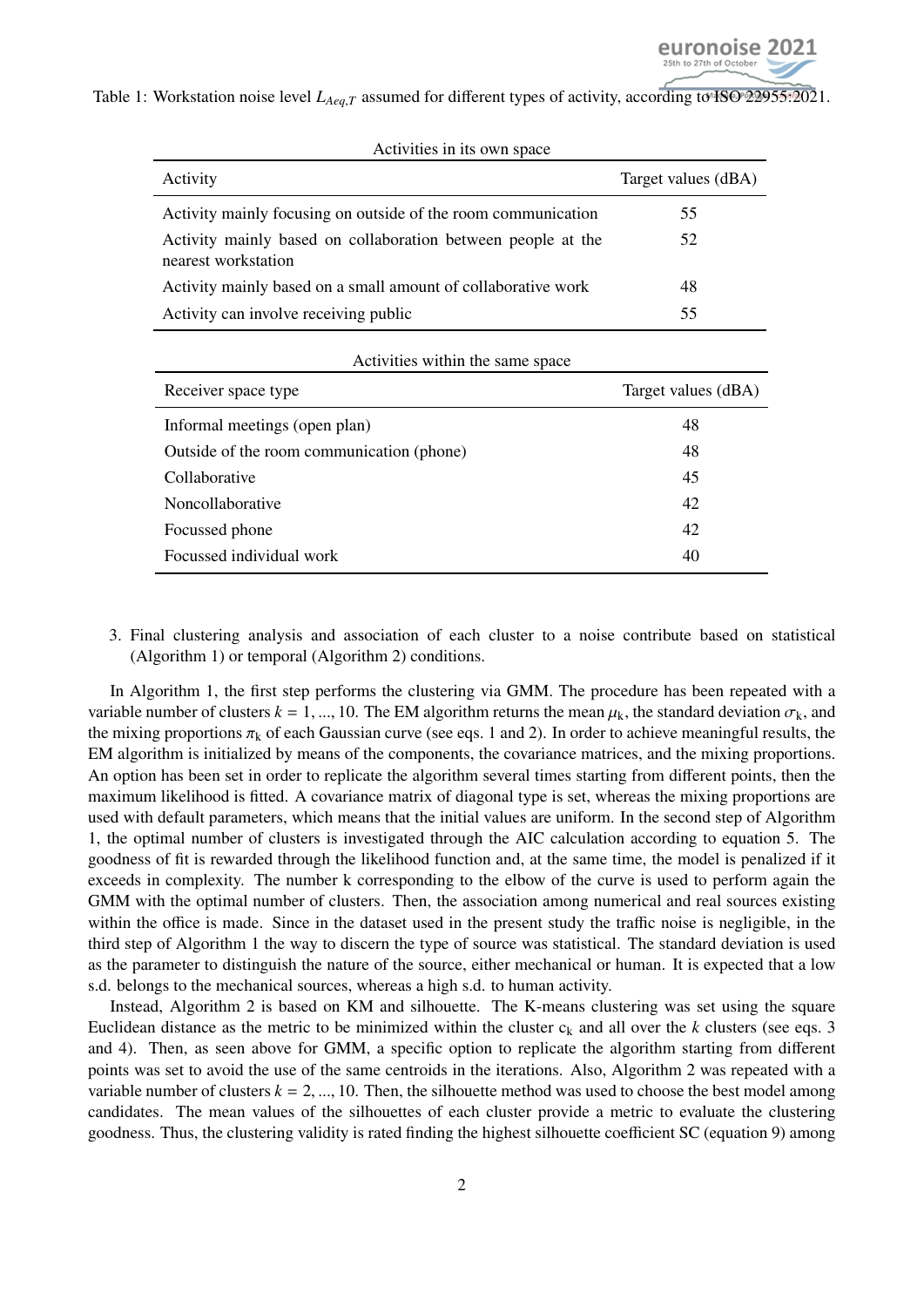

### Algorithm 1: GMM and AIC

**Input:**  $x_i$  short-time levels octave-band filtered,  $f(x_i)$  target distribution Output: *L*human; *L*mech 1 init EM 2 init  $L_{\text{mech}}$ ,  $L_{\text{human}} = -\infty$ 3 // first step 4 for  $k = 1 : 10$  do 5  $(\pi_k, \mu_k, \sigma_k) = EM(k, x_i)$ 6 end 7 // second step 8 for  $k = 1 : 10$  do 9 *AIC*(*k*) = 2*k* − 2 ln ( $\mathcal{L}(\pi_k, \mu_k, \sigma_k; f(x_i))$ ) 10 end 11  $E = \text{elbow}(AIC(k))$ 12 // third step 13  $(\pi_j, \mu_j, \sigma_j) = EM(E, x_i)$ <br>14 for  $j = 1 : F$  do 14 for  $j = 1 : E$  do 15 if *statistical condition* then 16  $\Big|$   $L_{\text{human}} = 10 \log \left( 10^{\mu_j/10} + 10^{L_{\text{human}}/10} \right)$  $17$  end 18 else 19  $L_{\text{mech}} = 10 \log \left( 10^{\mu_j/10} + 10^{L_{\text{mech}}/10} \right)$ 20 end 21 end

candidate models, which means for a various number of clusters *k*, as described in the previous section. Then, KM is performed again with the optimal *k*. The subdivision between mechanical and human noise is based on a metrical hypothesis. The average distance of data points and the centroid within a cluster describes the density of clusters. A short distance can be associated with a mechanical source whereas a large value to human activity. The size of clusters can bring information about the frequency – in the temporal meaning – of the sound sources. For instance, a quiet office, with a low human activity within, will have a corresponding cluster with a large percentage of samples relative to the whole population.

### 2.1. Clustering algorithms

Clustering algorithms allow the identification of different candidate noise sources by analyzing the data collected from a recording. In this section, the Gaussian Mixture Model (GMM) and the K-Means Clustering (KM) are introduced.

GMM is a clustering method that decomposes the original model data into a sum of gaussian curves. Assuming a set of observations  $x_1, \ldots, x_n$  (e.g. the short-time equivalent levels recorded), the Gaussian probability density function  $f(x_i)$  of these observations – in the following called *target density* – can be expressed as a sum of K Gaussian densities  $f_k(x_i, \mu_k, \sigma_k^2)$ :

<span id="page-2-0"></span>
$$
f(x_i) \simeq \sum_{k=1}^{K} \pi_k f_k(x_i, \mu_k, \sigma_k^2)
$$
 (1)

where  $\pi_k$  are the so called *mixing proportions* [\[4\]](#page-9-3), non-negative quantities that sum to one; that is,

$$
0 \leq \pi_k \leq 1 \quad (k = 1, \ldots, K)
$$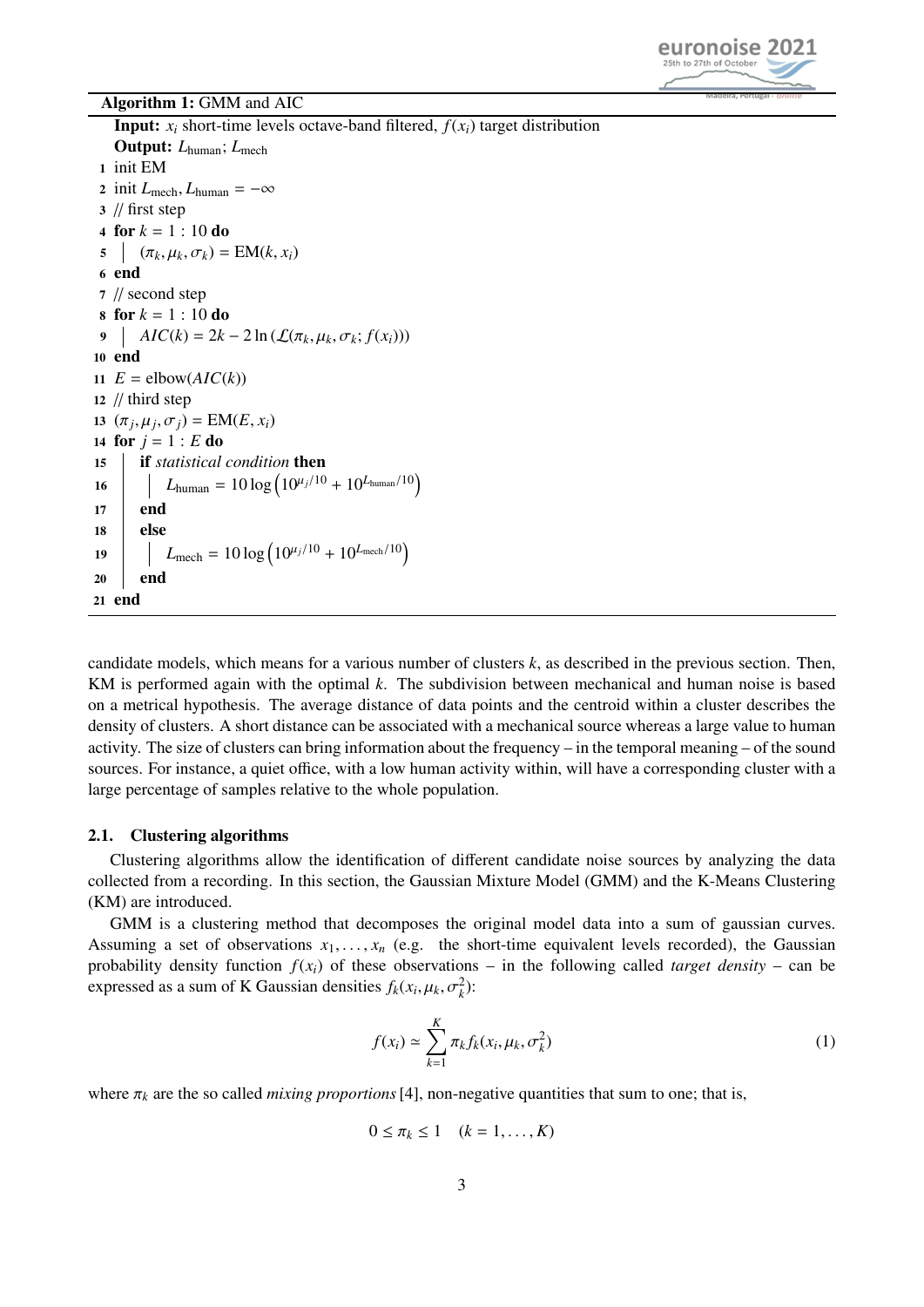

#### Algorithm 2: KM and Silhouette

**Input:**  $x_i$  short-time levels octave-band filtered,  $f(x_i)$  target distribution Output: *L*human; *L*mech 1 init KM 2 init  $L_{\text{mech}}$ ,  $L_{\text{human}} = -\infty$ 3 // first step 4 for  $k = 1 : 10$  do  $c_k = KM(k, x_i)$ 6 end 7 // second step 8 for  $k = 2 : 10$  do 9  $s(k) = \text{Silhouette}(c_k; f(x_i))$ 10 end 11  $A = k : max_k (s(k))$ 12  $\frac{1}{1}$  third step 13  $c_j = KM(SC, x_i)$ 14 for  $j = 1 : SC$  do 15 if *metrical condition* then 16  $L_{\text{human}} = 10 \log (10^{\text{centroid}(c_j)/10} + 10^{L_{\text{human}}/10})$  $17$  end 18 else 19  $L_{\text{mech}} = 10 \log (10^{\text{centroid}(c_j)/10} + 10^{L_{\text{mech}}/10})$ 20 end 21 end

and

<span id="page-3-0"></span>
$$
\sum_{k=1}^K \pi_k = 1.
$$

The likelihood function for a mixture model with *K* univariate Normal components is:

$$
\mathcal{L}(x) = \prod_{i=1}^{n} \sum_{k=1}^{K} \pi_k f_k(x_i) = \prod_{i=1}^{n} \sum_{k=1}^{K} \pi_k \frac{1}{\sqrt{2\pi\sigma_k^2}} e^{-\frac{(x_i - \mu_k)^2}{2\sigma_k^2}}.
$$
 (2)

The equality in [1](#page-2-0) is usually realized by the maximum likelihood optimization algorithm, e.g. the Expectation-Maximization (EM) [\[5\]](#page-9-4). In the context of background noise in open-plan offices, Dehlbaek et al. [\[6\]](#page-9-5) proposed a preliminary analysis based on GMM. The probability distribution function of equivalent levels recorded in several offices is fitted with one or more Gaussian curves. The means a Gaussian curve is taken as the sound pressure levels of a sound source. If two normal curves are used, then the higher mean is identified as human activity and the lower one as the background noise in the office. The contribution of human activity is taken into account only if the 10th statistical percentile of the corresponding curve is greater than the background noise measured in unoccupied conditions.

While GMM is based on the statistical properties of the data population, KM optimizes a metric distance of each single data point to form clusters. The set of observations  $x_1, \ldots, x_n$  can be clustered into a set of K clusters,  $C = \{c_k; k = 1, \ldots, K\}$ , where  $\mu_k$  is the mean of cluster  $c_k$ . The squared Euclidean distances between  $\mu_k$  and the points in cluster  $c_k$  is defined as:

<span id="page-3-1"></span>
$$
J(c_k) = \sum_{x_i \in c_k} ||x_i - \mu_k||^2.
$$
 (3)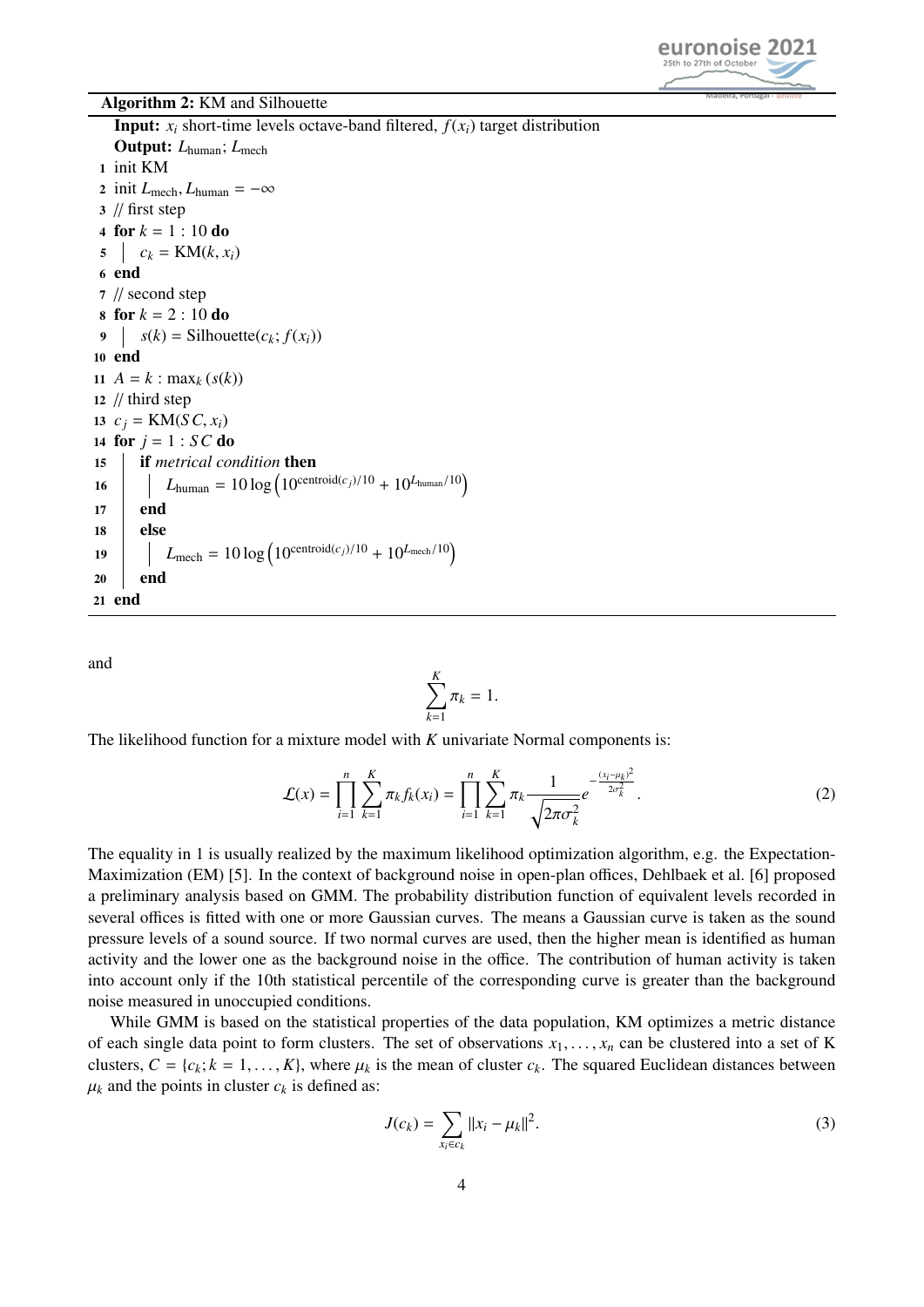

Figure 1: The three unsupervised methods used in this work. In figure (a) the continuous line represents the cumulative distribution of the recorded SPL of a sound level meter and the \* corresponds to the 90th Percentile Level  $L_{90}$ . In figure (b) the continuous line represents the occurrences distribution of the same measurement. The asymmetrical distribution can be decomposed into four Gaussian curves. The mean values of Gaussian curves indicated with  $*$  correspond to the sound levels attributed to each sound source. In figure (c) the four histograms represent four different clusters obtained via K-means clustering.

The goal of K-means is to minimize the sum of the squared Euclidean distances over all *K* clusters:

<span id="page-4-1"></span>
$$
J(C) = \sum_{k=1}^{K} \sum_{x_i \in c_k} ||x_i - \mu_k||^2.
$$
 (4)

The process converges to a local minimum in two steps: first, the optimal partition for a given set of  $\mu_k$  is found; then, the cluster centroids are computed once *C* is fixed [\[7\]](#page-9-6). A K-means clustering was preliminary used by Wang and Brill to monitor the noise levels in occupied and unoccupied conditions in several K-12 classrooms [\[8\]](#page-9-7).

#### 2.2. Clustering validation

Clustering algorithms may produce redundant results, i.e. a number of clusters greater than the number of actual sound sources. Indeed, the maximum likelihood principle results in selecting the highest possible dimension [\[9\]](#page-9-8). The clustering validation allows to assess the best model among candidates through specific metrics. In this work, the Akaike Information Criterion (AIC) [\[10\]](#page-9-9) and the silhouette method [\[11\]](#page-10-0) have been used to assess the optimal number of clusters for, respectively, GMM and KM.

AIC provides an assessment based on a reward for the goodness of fit to help in choosing the best candidate as well as a penalization for the complexity of the model. Assuming *k* as the number of estimated parameters in the model and  $\mathcal L$  the likelihood function defined above, the AIC is:

<span id="page-4-0"></span>
$$
AIC = 2k - 2\ln\left[\mathcal{L}(x)\right].\tag{5}
$$

The first term of eq. [5](#page-4-0) is the penalization of the complexity, whereas the second term concerns the goodness of the fit. Thus, the greater the likelihood the lower the AIC. It follows that the lowest value indicates the best model. Plotting the AIC obtained with different values of *K*, the elbow of the curve highlights the optimal number of clusters.

The silhouette method is a quantitative assessment of the degree of separation among the clusters. Assuming *i* as a data point in the cluster  $A_m$ , the mean distance between *i* and the other data points in the same cluster is:

$$
a(i) = \frac{1}{|A_m| - 1} \sum_{i,j \in A_m, i \neq j} d(i, j)
$$
 (6)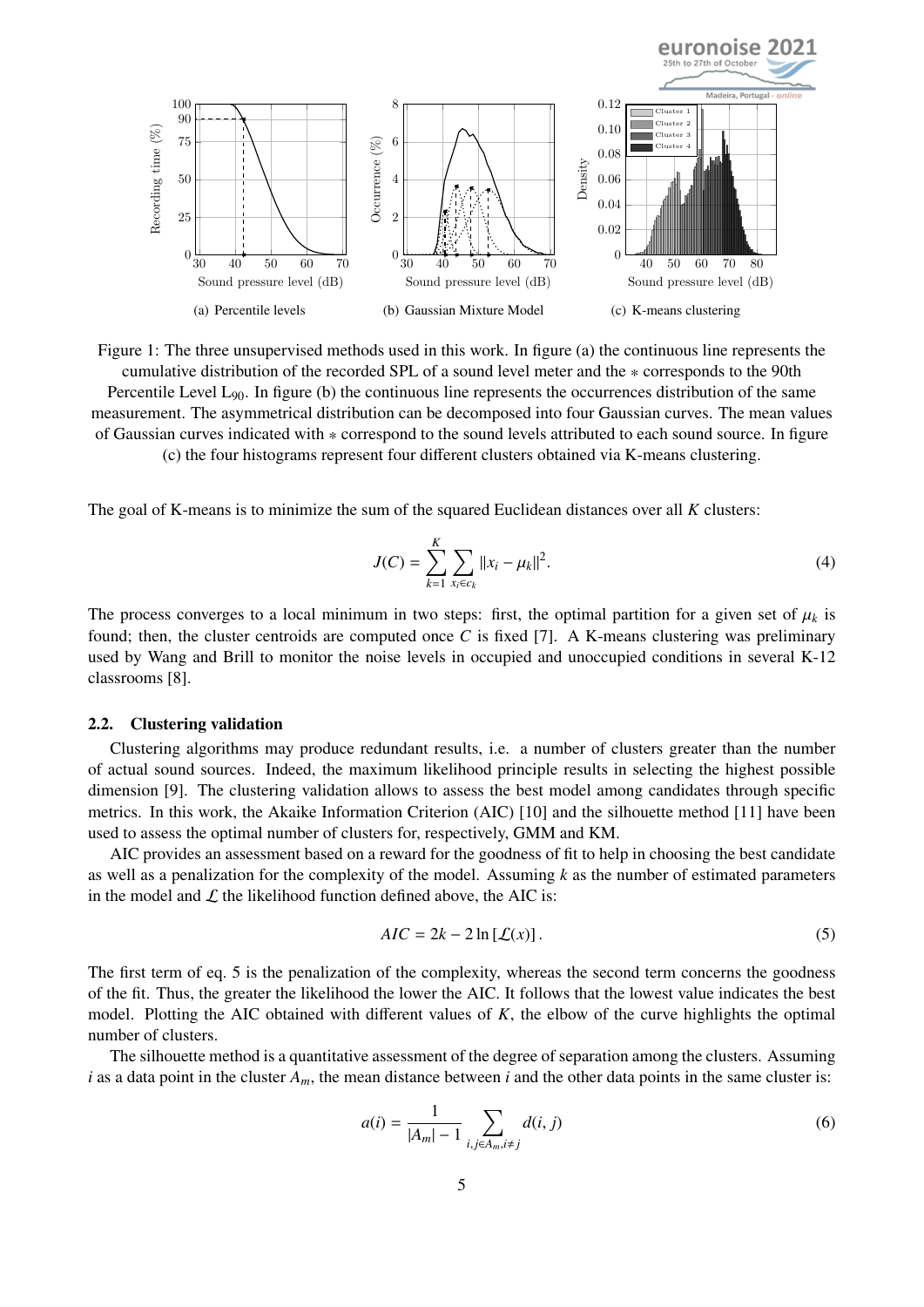

where  $d(i, j)$  is the distance between *i* and *j* in the cluster  $A_m$ .

Thereafter, the mean dissimilarity of *i* to another cluster  $B_n$  is defined as the mean distance between *i* and the other points  $l$  in  $B_n$ . Thus:

$$
b(i) = \min \frac{1}{|B_n|} \sum_{l \in B_n, l \neq i} d(i, l)
$$
 (7)

is the shortest mean distance between *i* and all the other points in the other clusters. Of course, this is possible only with a number of clusters  $K > 1$ . The cluster with the smallest mean dissimilarity is defined as "neighbor" and represents the second-best choice for  $i$ . The silhouette value  $s(i)$  is defined as:

$$
\begin{cases}\n1 - a(i)/b(i) & \text{if } a(i) < b(i), \\
0 & \text{if } a(i) = b(i), \\
b(i)/a(i) - 1 & \text{if } a(i) > b(i).\n\end{cases}
$$
\n(8)

Thus  $-1 \leq s(i) \leq 1$ , which means that *i* is properly clustered if  $s(k)$  is near 1, while it is wrongly clustered if  $s(i)$  is near -1, whereas an  $s(i)$  near 0 means that *i* can be assigned to either *A* or *B*. The silhouette values  $s(i)$ express how each data point is well clustered. Hence, the mean of each silhouette value of clusters  $\bar{s}(i)$  can be considered as a metric for the whole clustering process. The silhouette coefficient SC then is defined as:

<span id="page-5-0"></span>
$$
SC = \max_{k} \bar{s}(k) \tag{9}
$$

where  $k$  is the number of clusters. The silhouette coefficient, as well as being one of the most well-known clustering validation indices, is assessed as very viable among different kinds of datasets [\[12\]](#page-10-1).

### 3 Method

In order to evaluate the performance of the two methods, the following scenarios were monitored:

- **Office A** A mid-sized open plan: 8-12 workers varying during the day; Activity mainly focusing on outside of the room communication
- Office B A mid-sized open plan: 10-12 workers varying during the day; Activity mainly based on a small amount of collaborative work
- Office C A small-sized open plan: 0-2 workers varying during the day.

All open-plan offices were treated with COVID19 screen (120 cm height) without further acoustic improvements. The acoustic quality of all the spaces can be assumed as poor.

Sound pressure levels monitoring was carried out throughout two working days, so to allow to record enough data. A statistical data population was obtained by recording short-time equivalent levels, 100 ms integration time, octave-band filtered (125 Hz - 4000 Hz), for an amount of time long enough to validate the central limit theorem.

The recordings were post-processed via two algorithms proposed in previous work [\[3\]](#page-9-2). The latter exploit two unsupervised clustering techniques commonly used in machine learning [\[13\]](#page-10-2): Gaussian Mixture Model (GMM) and K-means clustering (KM). First of all, the clustering validation step allows to set the best number of clusters available in the recorded population data. Each cluster represents a sound source, this is the assumption underlying this step. The metrics for the validation are the Akaike Informational Criterion (AIC) for GMM and the silhouette coefficient (SC) for KM [\[10,](#page-9-9) [11\]](#page-10-0). The corresponding elbow of the AIC curve and the greatest SC value are respectively the best number of clusters for each algorithm.

After the number of sound sources is discovered, their respective sound pressure levels (SPLs) are achieved via GMM and KM. GMM splits the data basing on probability assumptions, describing each cluster with a Gaussian curve. KM shapes the clusters basing on the minimization of the distance within the data [\[14\]](#page-10-3). In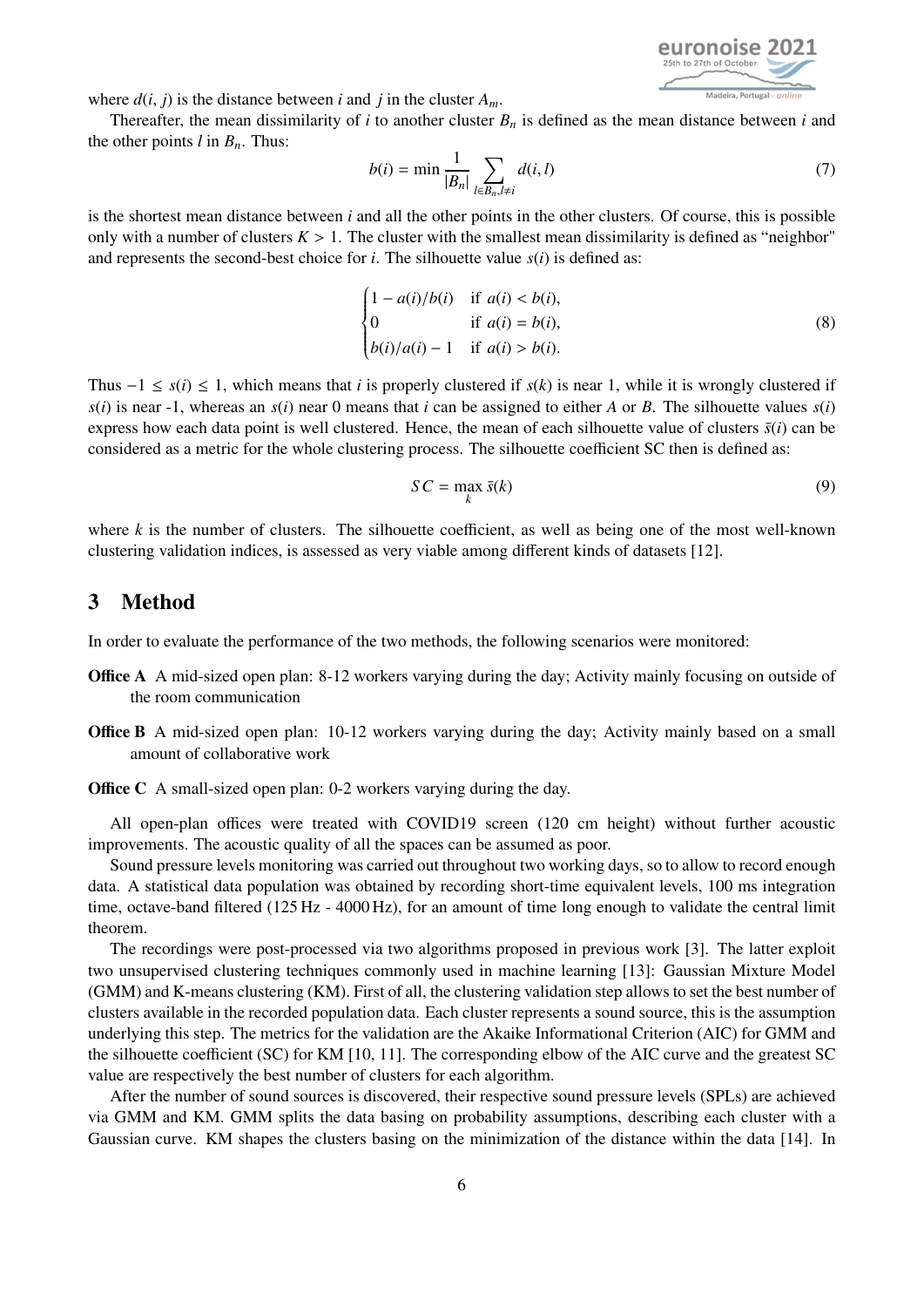<span id="page-6-0"></span>Table 2: Results of the clustering carried out over long-term monitoring of the three offices. The office, the correspondent measurement day, the algorithm<br>and the kind of source are shown. Measured SPLs are shown for each ffice, the correspondent measurement day, the algorithm and the kind of source are shown. Measured SPLs are shown for each octave band from 125 to 4000 Hz, besides the A-weighted values. Moreover, the correspondent A-weighted continuous-equivalent level measured through the sound level meter is shown. correspondent A-weighted continuous-equivalent level measured through the sound level meter is shown. Table 2: Results of the clustering carried out over long-term monitoring of the three o

| Office                                    | Day           | Algorithm  | Source     |             |             | Frequency octave band |             |             |             |             |             |
|-------------------------------------------|---------------|------------|------------|-------------|-------------|-----------------------|-------------|-------------|-------------|-------------|-------------|
|                                           |               |            |            | 125 Hz      | 250 Hz      | 500 Hz                | 1 kHz       | $2$ kHz     | 4 kHz       | A-weighted  | $L_{Aeq,T}$ |
|                                           |               | <b>GMM</b> | Mechanical | 47.7 (1.7)  | 43.8 (1.4)  | 37.0(1.2)             | 30.3(1.3)   | 24.8 (2.3)  | 19.8(3.7)   | 39.8 (1.0)  |             |
| ≺                                         |               |            | Human      | 53.2 (4.3)  | 52.3 (5.3)  | 52.6(8.5)             | 42.5 (8.6)  | 37.6 (8.5)  | 32.6(8.4)   | 51.9 (7.7)  | 56.5        |
|                                           |               | KM         | Mechanical | 47.8(3.2)   | 44.3 (3.7)  | 38.3 (9.0)            | 32.5(12.1)  | 27.6 (17.5) | 22.3 (21.6) | 41.3(8.3)   |             |
|                                           |               |            | Human      | 55.5 (9.5)  | 55.1 (15.6) | 57.2 (34.3)           | 49.6 (41.2) | 43.6 (40.8) | 37.8 (36.0) | 57.0 (29.6) |             |
|                                           |               | <b>GMM</b> | Mechanical | 47.2 (1.7)  | 43.8 (1.7)  | 37.7(1.5)             | 31.7(1.8)   | 26.6(2.5)   | 22.3 (3.6)  | 40.2 (1.4)  |             |
| ≺                                         | $\mathcal{C}$ |            | Human      | 52.9(4.3)   | 53.0 (5.6)  | 51.8 (8.0)            | 43.4 (8.0)  | 38.2 (7.7)  | 32.8 (7.4)  | 51.8(7.1)   | 55.4        |
|                                           |               | KM         | Mechanica  | 47.4(3.2)   | 44.3 (4.6)  | 38.9 (8.9)            | 33.3(11.1)  | 28.4(13.9)  | 23.3(14.9)  | 41.5(7.8)   |             |
|                                           |               |            | Human      | 55.3 (9.5)  | 55.8 (17.0) | 56.4(31.5)            | 49.2 (36.5) | 43.3 (32.2) | 36.9 (28.7) | 56.3 (26.2) |             |
|                                           |               | <b>GMM</b> | Mechanica  | 40.9 (2.2)  | 38.7 (2.4)  | 34.4(2.2)             | 33.7 (2.1)  | 29.8(2.3)   | 25.2(3.1)   | 38.7 (2.1)  |             |
| $\mathbf{\underline{\underline{\alpha}}}$ |               |            | Human      | 49.6 (5.1)  | 49.3 (6.4)  | 49.3 (8.3)            | 44.3 (7.4)  | 40.2 (7.0)  | 35.1 (6.8)  | 50.6(7.1)   | 55.0        |
|                                           |               | KM         | Mechanical | 41.9(7.3)   | 40.1 (10.6) | 36.4 (15.3)           | 35.2(10.5)  | 31.7(12.2)  | 26.5 (12.7) | 40.7 (12.2) |             |
|                                           |               |            | Human      | 52.3 (13.3) | 53.0 (20.6) | 54.1 (33.1)           | 49.6 (32.2) | 45.2 (27.1) | 39.1 (25.0) | 55.0(25.7)  |             |
|                                           |               | <b>GMM</b> | Mechanical | 41.7 (1.9)  | 38.2(1.9)   | 33.3(1.7)             | 32.7 (1.6)  | 28.7 (1.9)  | 23.8 (2.6)  | 37.9 (1.7)  |             |
| $\mathbf{\Omega}$                         | $\mathbf 2$   |            | Human      | 49.1 (5.0)  | 48.2 (6.5)  | 47.9 (8.8)            | 43.2 (7.7)  | 39.3 (7.4)  | 33.6 (6.8)  | 49.5 (7.5)  | 54.5        |
|                                           |               | KM         | Mechanical | 42.3(5.1)   | 39.4(8.2)   | 35.0(1.2)             | 34.0 (8.9)  | 30.5(10.5)  | 25.2(11.3)  | 39.5 (9.9)  |             |
|                                           |               |            | Human      | 51.8(12.7)  | 52.3 (23.0) | 53.6 (36.8)           | 49.3 (36.8) | 44.9 (32.3) | 37.9 (26.4) | 54.6 (29.9) |             |
|                                           |               | <b>GMM</b> | Mechanical | 35.4(3.2)   | 35.7 (3.2)  | 33.8(4.8)             | 29.0 (4.2)  | 22.4 (3.7)  | 14.2(1.1)   | 34.7 (3.5)  |             |
| $\cup$                                    |               |            | Human      | 46.1 (7.4)  | 46.2 (7.5)  | 45.4(8.8)             | 39.6 (8.1)  | 35.9 (8.3)  | 29.5(8.5)   | 46.3 (7.9)  | 53.2        |
|                                           |               | KM         | Mechanical | 36.2 (12.9) | 36.5(12.8)  | 34.2(20.5)            | 30.3 (19.1) | 25.9 (23.9) | 20.6 (22.1) | 36.6 (18.2) |             |
|                                           |               |            | Human      | 50.3 (27.9) | 50.5 (29.6) | 49.8 (40.8)           | 40.5 (32.0) | 41.2 (32.2) | 35.7 (34.2) | 51.0 (32.0) |             |
|                                           |               | <b>GMM</b> | Mechanical | 34.7 (2.4)  | 33.5 (2.2)  | 31.4(3.8)             | 27.7 (4.3)  | 22.0 (4.5)  | 16.9(3.0)   | 33.5(3.5)   |             |
| $\cup$                                    | $\mathcal{C}$ |            | Human      | 43.8 (7.1)  | 44.1 (7.2)  | 45.5 (8.8)            | 38.6 (8.4)  | 34.7 (8.7)  | 29.6 (8.2)  | 45.7 (8.1)  | 51.7        |
|                                           |               | KM         | Mechanical | 35.3 (8.8)  | 34.5 (9.2)  | 32.3 (18.1)           | 28.2 (17.7) | 23.6(23.4)  | 19.2(18.2)  | 34.7 (17.0) |             |
|                                           |               |            | Human      | 48.3 (23.8) | 48.8 (27.6) | 50.0 (40.9)           | 43.0 (37.6) | 39.7 (38.8) | 34.8 (36.5) | 50.4 (34.8) |             |

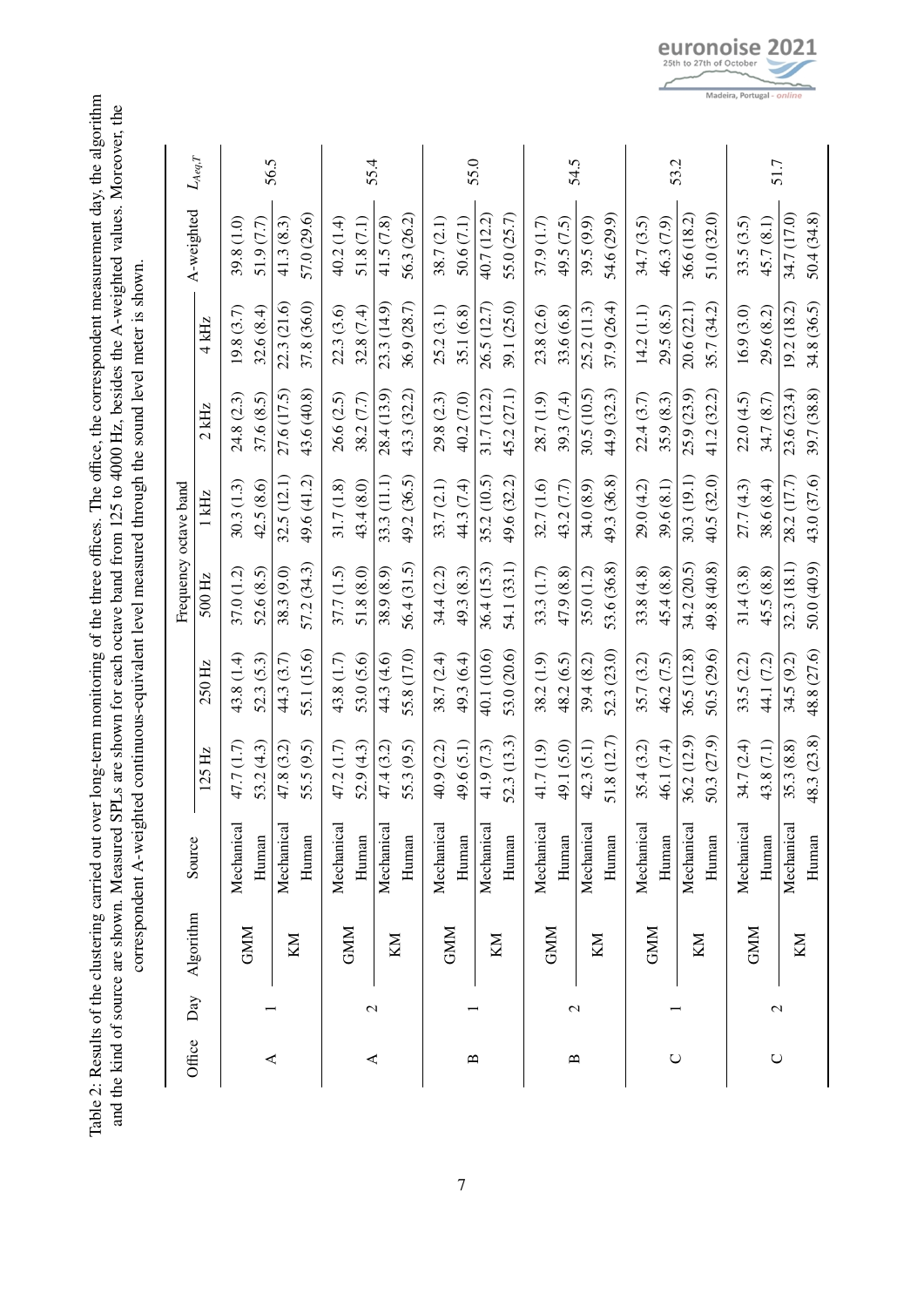

<span id="page-7-0"></span>

Figure 2: Spectral analysis: results of the spectra recorded in the three offices for day 1 (on the left) and day 2 (on the right).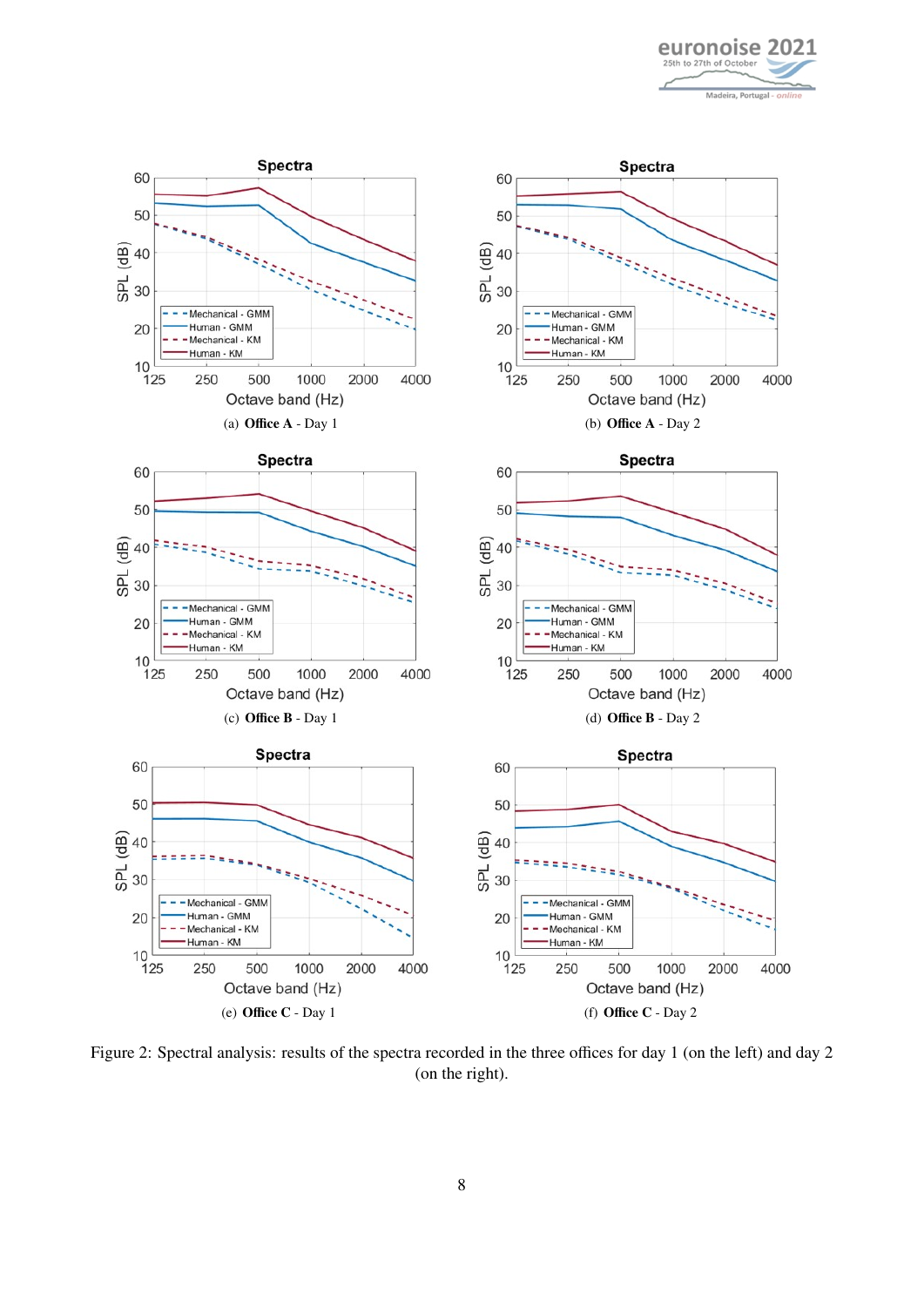

this method, the means of the Gaussian curves and the centroids, i.e. the center of gravity of each cluster, are assumed as the SPLs produced by the sound sources.

The qualitative analysis concerns the detection of the kind of source, either *mechanical* or *human*. In the previously cited work [\[3\]](#page-9-2), the identification of the kind of sound source has been made through the standard deviation (SD) of the Gaussian curves of each cluster obtained via GMM. With an SD lower than 5 dB, the source is labelled as mechanical, otherwise is considered due to human activity. Concerning the KM, a comparable metric of the s.d. was found in the average intra-cluster distance (AICD) among data points, i.e. the average distance of data points belonging to the same cluster.

## 4 Results

The outcomes concern the whole recorded working days of each office. The best number of clusters within the recorded data is  $k = 2$  for offices A, B, and C; thus, the expected soundscape made up by two sound sources, as state above in the method section, is confirmed.

Once the number of clusters is set, the second step runs the algorithms, i.e. GMM and KM, and finds the SPLs of each sound source. Table [2](#page-6-0) shows the results of GMM and KM of each office and day for the octave band from 125 up to 4000 Hz and the A-weighted equivalent level. Here, values are labelled as "mechanical" or "human" according to the threshold of 5 dB of the correspondent Gaussian curve. Brackets contain SD and AICD respectively for GMM and KM.

Furthermore, a preliminary method to assess the reliability of the algorithms is investigating the spectra obtained. Figure [2](#page-7-0) shows all the spectra obtained in each office for each day and each algorithm in the octave bands from 125 to 4000 Hz. Blue and red lines indicate respectively the outcomes obtained by GMM and KM. Dashed and solid represent respectively mechanical and human sources.

<span id="page-8-0"></span>Spectral behaviour and sound levels of identified sound sources are consistent with the physical scenarios in the measured offices. Indeed, the level of "human" source is influenced by the number of people within the office and its spectrum fits with speech power level, according to ISO 3382-3. Moreover, office equipment and HVAC can show a noise similar to ones measured through "mechanical" source. Furthermore, these methods can be used to measure the HVAC noise in dynamic scenarios [\[15\]](#page-10-4).



Figure 3: Relationship between the standard deviation SD and the average intra-cluster distance AICD. White and black diamonds represent respectively the mechanical and human noise detected during the monitoring.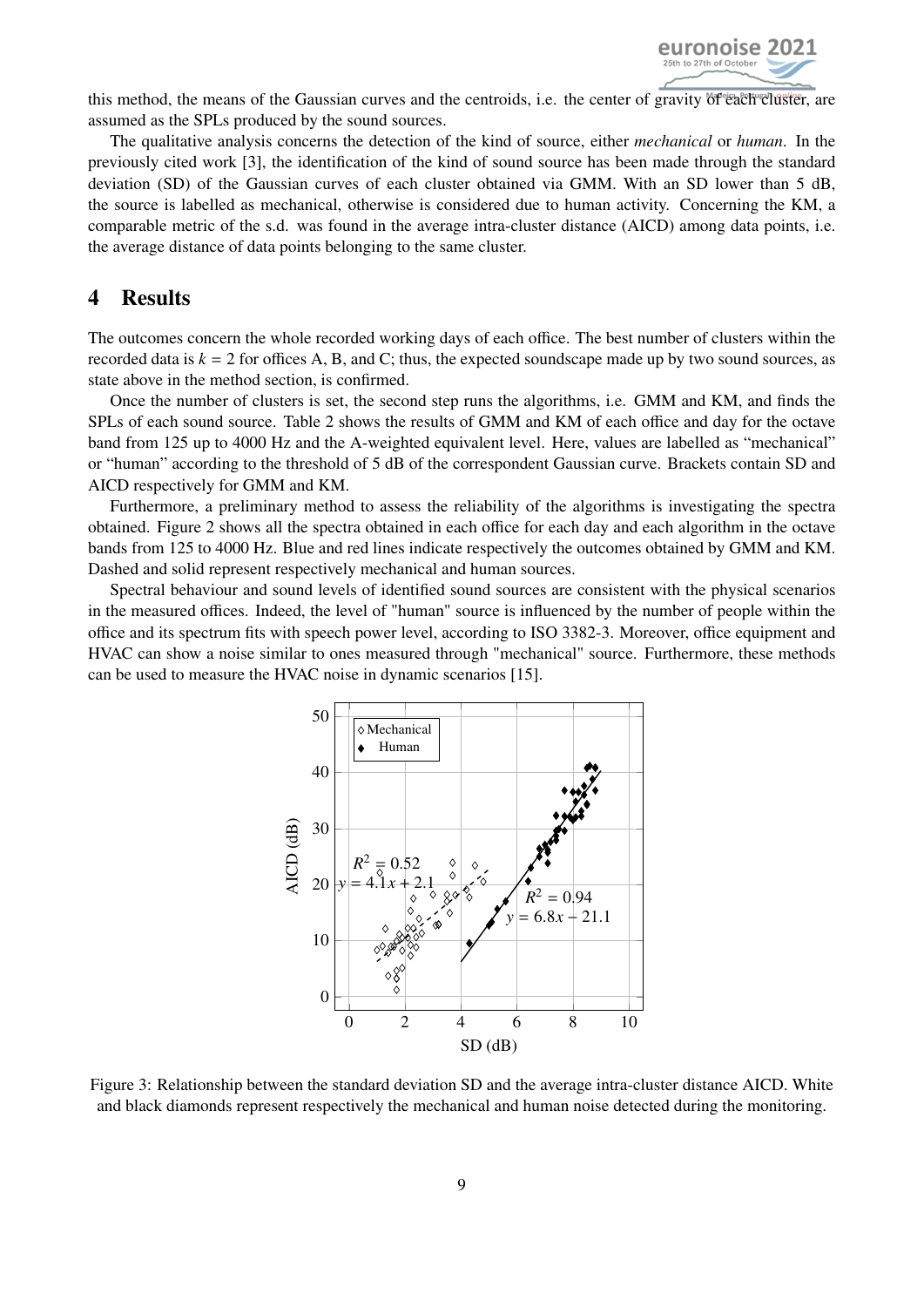

The preliminary analysis of these three active offices seems to confirm threshold values used by algorithms to identify and label sources. Previous works about monitoring systems or human activities have shown an SD threshold of about 4-6 dB to split the two kinds of sources [\[16,](#page-10-5) [17\]](#page-10-6). The method used in the present paper sets the threshold to 5 dB. Values of SD smaller than 5 dB are deemed to belong to a *mechanical* sound source, otherwise to *human* ones. At the same time, it is important to find a similar metric for KM. Thus, a parameter that can describe the size of the cluster is the average distance of the data point within the same cluster, i.e. the intra-cluster distance AICD. Then, the correlation between SD and AICD helps to find the correspondent threshold by AICD. Figure [3](#page-8-0) plots the measured SD and AICD for both mechanical and human sources. Mechanical sources appear more scattered, maybe because of the several devices within the offices; whereas the correlation concerning the human sources has an  $\mathbb{R}^2$  equal to 0.94. Except for the SD value measured in the 125 Hz octave band in office A during day 1, the SD equal to 5 dB seems to be confirmed as the threshold to split the two kinds of sources.

# 5 Conclusions

Two ML-based methods to measure more than one sound source in open-plan offices at the same time are presented. In the case under study, three open-plan offices were used to check both unsupervised methods. Sound sources were tagged, respectively, as 'mechanical' and 'human'. Spectral behaviour and sound levels of identified sound sources are consistent with the physical scenarios in the measured offices (number of people, office equipment, etc...). Results can usefully contribute to measuring the workstation noise level, as introduced by recent ISO 22955:2021.

# References

- <span id="page-9-0"></span>[1] Sara Vellenga, Tom Bouwhuis, and Theodoor Höngens. Proposed method for measuring 'liveliness' in open plan offices. In *Proceedings of the 24th International Congress on Sound and Vibration, London, UK*, pages 23–27, 2017.
- <span id="page-9-1"></span>[2] Tobias Renz, Philip Leistner, and Andreas Liebl. Use of energy-equivalent sound pressure levels and percentile level differences to assess the impact of speech on cognitive performance and annoyance perception. *Applied Acoustics*, 153:71–77, 2019.
- <span id="page-9-2"></span>[3] Domenico De Salvio, Dario D'Orazio, and Massimo Garai. Unsupervised analysis of background noise sources in active offices. *The Journal of the Acoustical Society of America*, 149(6):4049–4060, 2021.
- <span id="page-9-3"></span>[4] McLachlan, G.J. and Peel, D. *Finite Mixture Models*. Wiley Series in Probability and Statistics, New York, 2000.
- <span id="page-9-4"></span>[5] Arthur P Dempster, Nan M Laird, and Donald B Rubin. Maximum likelihood from incomplete data via the em algorithm. *Journal of the Royal Statistical Society: Series B (Methodological)*, 39(1):1–22, 1977.
- <span id="page-9-5"></span>[6] Tania Stenholt Dehlbæk, Jonas Brunskog, Claus Moller Petersen, and Pierre Marie. The effect of human activity noise on the acoustic quality in open plan offices. In *INTER-NOISE and NOISE-CON Congress and Conference Proceedings*, volume 253, pages 4117–4126. Institute of Noise Control Engineering, 2016.
- <span id="page-9-6"></span>[7] Stuart Lloyd. Least squares quantization in pcm. *IEEE transactions on information theory*, 28(2):129– 137, 1982.
- <span id="page-9-7"></span>[8] Lily M Wang, Laura C Brill, Jayden Nord, and James Bovaird. Higher speech levels in k-12 classrooms correlate with lower math achievement scores. *The Journal of the Acoustical Society of America*, 148(4):2631–2632, 2020.
- <span id="page-9-8"></span>[9] Gideon Schwarz. Estimating the dimension of a model. *Annals of statistics*, 6(2):461–464, 1978.
- <span id="page-9-9"></span>[10] Hirotugu Akaike. A new look at the statistical model identification. *IEEE transactions on automatic control*, 19(6):716–723, 1974.